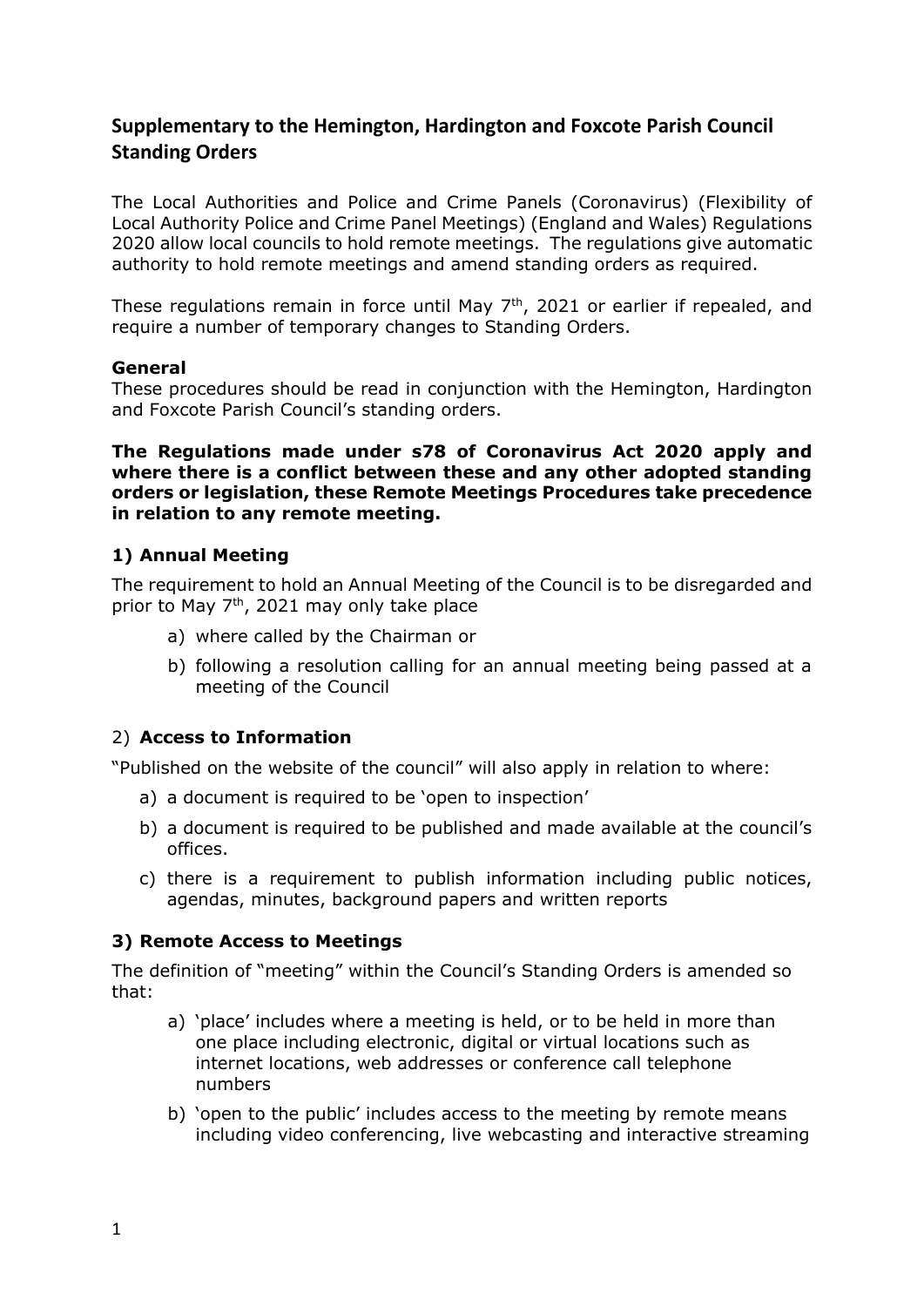- c) where a meeting is accessible to the public through remote means, the meeting is open to the public whether or not members of the public are able to attend the meeting in person.
- d) if the Council becomes aware that the its technology has failed, and the meeting is no longer accessible to the public, the meeting shall be adjourned.
- e) if public access cannot be restored within a reasonable period, the remaining business shall be deferred to a future meeting.

## **4) Councillors in remote attendance**

A councillor is present and counted for the purposes of the quorum when they can:

- a) hear and where practicable see other members of the council
- b) hear and where practicable see members of the public wishing to participate during the public session of the meeting or as invited by the Chairman

A councillor be deemed to have left the meeting where, at any point in time during the meeting, any of the conditions for remote attendance are not met. In these circumstances the Chairman may if appropriate:

- c) adjourn the meeting to permit conditions for remote attendance to be re-established
- d) count the number of councillors in attendance for the purpose of the quorum

#### 5) **Remote attendance by members of the public**

#### **6)** if appropriate

A member of the public is in attendance when they can:

- a) hear (and where practicable see) the members of the council at the meeting and also be heard (and where practicable be seen)
- b) hear (and where practicable see) the members of public attending the meeting and also be heard (and where practicable be seen), including those wishing to speak during the public session or as invited by the Chairman

A member of the public in will be deemed to have left the meeting where, at any point during the meeting, any of the conditions for remote attendance at 5 a) are not met.

- c) Subject to 5 b) the Chairman may
- d) adjourn the meeting to permit conditions for remote attendance to be re-established
- e) vary the order of the agenda or complete the remaining business of the meeting in the absence of the member of the public in remote attendance.

# **7) Remote Voting**